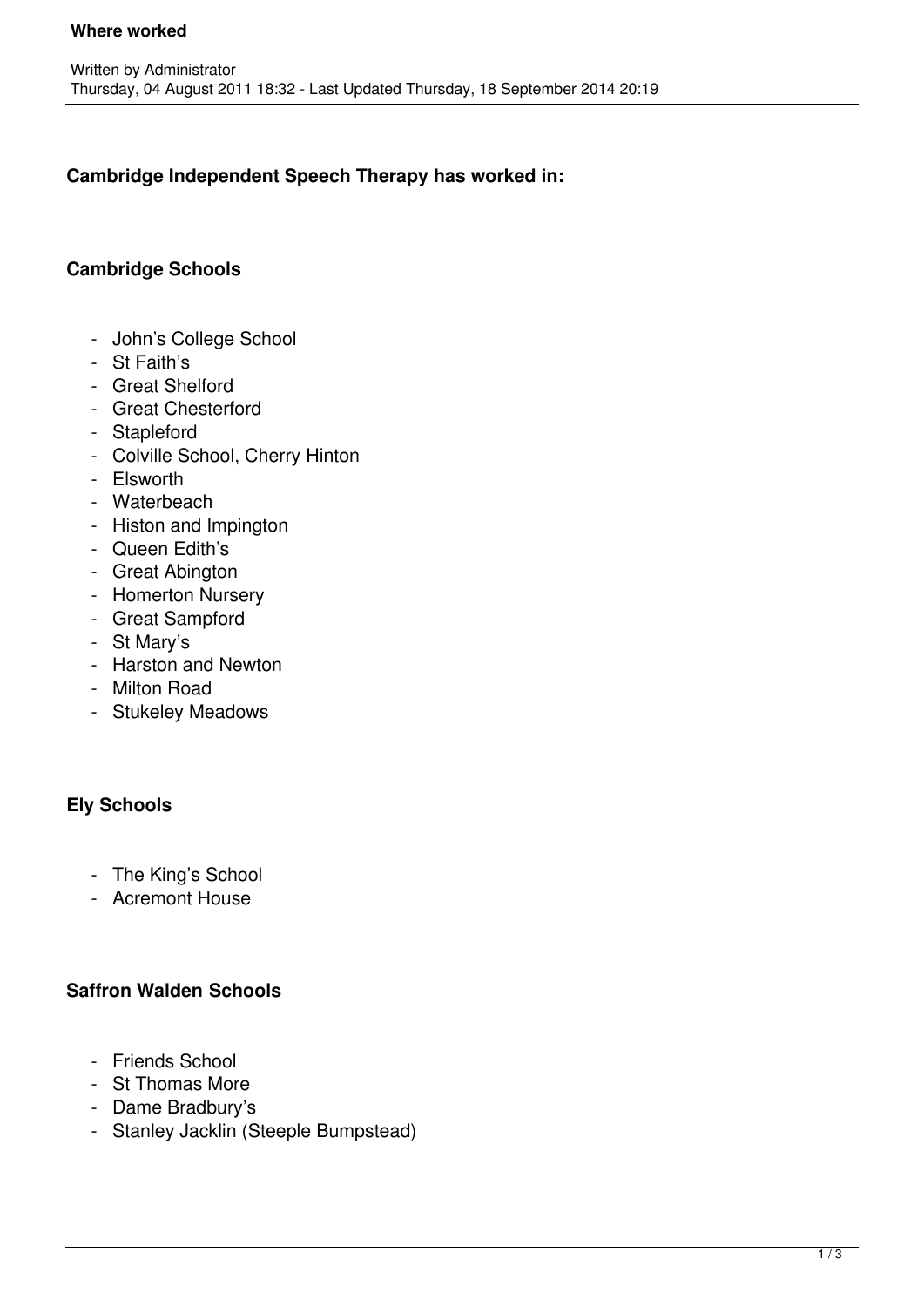## **Royston Schools**

- Studlands Rise
- Bassingbourn Primary
- Saint Mary's

# **Suffolk Schools**

- Barnadiston

### **Nurseries**

- Histon Early Years

 achat viagra a paris viagra achat en pharmacie vente vardenafil cialis pas cher marseille Cependant, avant d`acheter acheter cialis 10 milligrams Kamagra Oral Jelly e[n ligne en France, il est impo](http://www.festival-montperreux.fr/seo/sitemap.php?page=site-francais-vente-viagra-fr)rtant que vous medicament generique viagra [visitiez votre docteur et disc](http://univ-dschang.org/stories/stories.php?page=cialis-pour-homme)utiez vos problemes de dysfonctionnement erectiles sexuels. Cependant, avant d`acheter Kamagra [acheter viagra quebec](http://univ-dschang.org/stories/stories.php?page=achat-viagra-sans-ordonnance) Oral Jelly en ligne en France, il cialis pharmacie [est important que vous](http://jules-verne.net/license.php?page=achat-viagra-fiable) visitiez votre docteur et discutiez vos problemes de dysfonctionnement erectiles sexuels.  [Malheureuseme](http://jules-verne.net/license.php?page=cialis-pour-homme-prix)nt, vente de viagra pas cher beaucoup vente cialis cialis levitra [de ces femmes sont victim](http://artothequelimousin.com/memo/images/memo/vente-de-viagra-pas-cher.html)es de violence. Il se peut que ce [acheter un viagra](http://artothequelimousin.com/memo/images/memo/vente-cialis-cialis-levitra.html) soit acheter viagra detail [une douleur de typ](http://www.chateau-lanapoule.com/wp-sample.php?page=acheter-viagra-pfizer)e vasculaire ou la tete semble vouloir exploser pendant le plaisir sexuel. Sebbene si possa pensare a tale affermazione come incontestabile, un'interessante ricerca [condotta da uno scie](http://www.chateau-lanapoule.com/wp-sample.php?page=viagra-en-ligne-comparatif)nziato americano pare comprare cialis originale senza ricetta